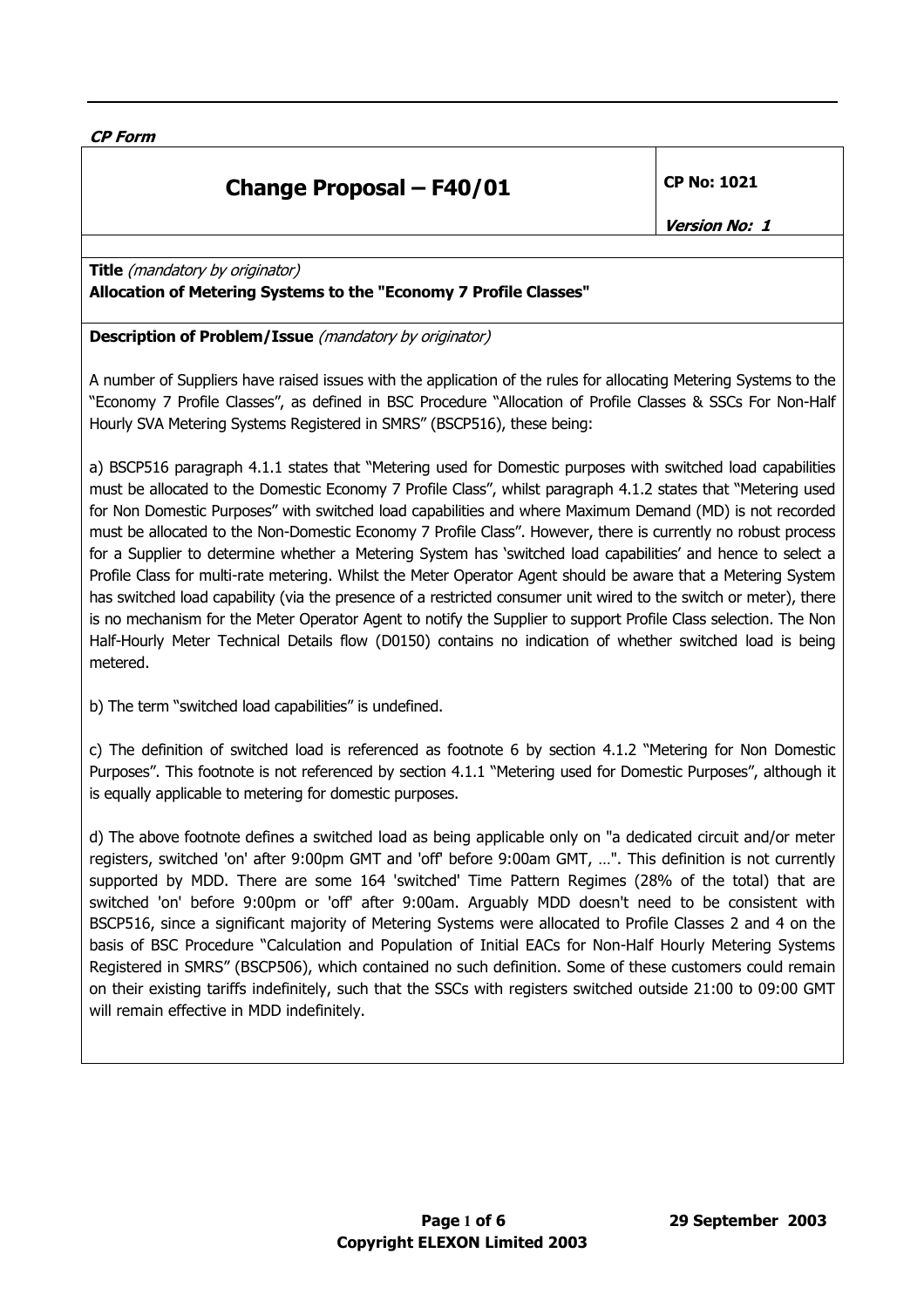## **Change Proposal – F40/01**  $\vert$  CP No: 1021

**Version No: 1** 

**Proposed Solution(s)** (mandatory by originator)

The solution to a) above, is to allow the Supplier, where not aware via the customer or Meter Operator Agent of whether a Metering System has switched load capability, to allocate new connections to the relevant Unrestricted Profile Class (i.e. Profile Class 1 or 3). Existing Metering Systems will remain allocated to their existing Profile Class until such time as the Supplier becomes aware of a change to the switched load capability (except where there is a change from domestic to non-domestic or vice versa, or the addition/removal of maximum demand metering).

The solutions to b) to d) above are clarifications to the relevant BSCP516 definitions.

The proposed solutions are described in detail in Attachment A to this Change Proposal. **Justification for Change** (mandatory by originator)

Justification for each of the four issues described above is as follows. Please note that agreement to raise this Change Proposal was obtained from SVG on 5 August 2003, in response to paper SVG/30/398.

a) The impact of this issue on Suppliers is that there is no means of identifying whether a Metering System has the capability to switch load, such that compliance with BSCP516 is problematic. In the absence of a means of identifying switched load capability, Suppliers are likely to assign Metering Systems to Profile Classes on the basis of tariffs. One-off procedure BSCP506 allowed "all existing Economy 7 type tariffs" to be allocated to the Economy 7 Profile Classes, irrespective of whether the customer had a switched load. Under the proposed solution, Metering Systems allocated to Profile Classes under BSCP506 will retain these Profile Classes until the Suppliers becomes aware (via the Meter Operator or customer) of a change to the switched load capability (or from domestic to non-domestic or vice versa). All new connections, where the Supplier is unaware of the switched load capability will be allocated to Profile Class 1 or 3. This is on the basis that any new connection with multi-register metering, is more likely not to have electrical space and/or water heating on a dedicated circuit than to have it. The proposed change thus allows a simplified approach, whilst not precluding the Supplier from allocating Metering Systems to Profile Classes on the basis of switched load capability, where this information is available. An alternative solution of a new requirement on NHH Meter Operators to notify Suppliers of the switched load capabilities of new connections, plus any subsequent changes, supported by the inclusion of Switched Load Capability Indicator on the Non Half-Hourly Meter Technical Details (D0150) dataflow, was considered by SVG (papers SVG/24/321, SVG/26/309 and SVG/30/398). This solution was rejected by SVG on the basis that a significant and costly consultation exercise would be required to cost justify a change to the D0150, given the difficulty of quantifying the benefit in terms of the effect on profiling.

b) An unambiguous definition of 'switched load capabilities' is needed in the eventuality that Meter Operator Agents are able (via means other than the D0150) to notify Suppliers of the switched load capabilities of new connections (and subsequent changes thereto) in support of Profile Allocation. Since neither the Meter Operator Agent nor the Supplier would necessarily be aware that the occupier of a premise had removed storage heaters, switched load needs to be defined in terms of capability (i.e. a restricted consumer unit wired to the meter or switch) rather than the actual presence of a switched load (such as space and/or water heaters).

c) Correction of minor inconsistency.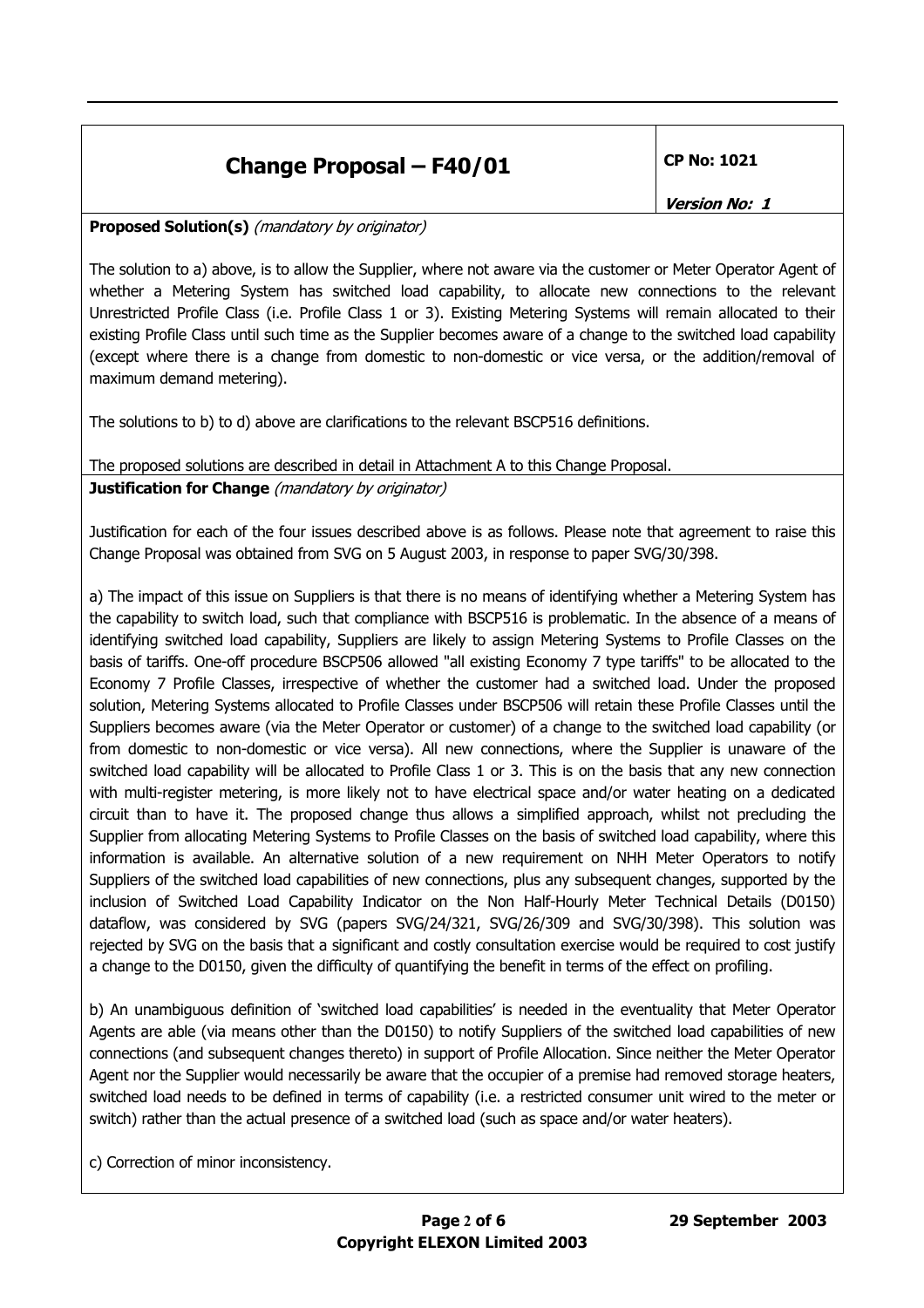## **Change Proposal – F40/01** CP No: 1021

**Version No: 1** 

d) Consistency with MDD and the regression methodology. The switched load profiles are developed by the Profile Administrator using a sample of customers on continuous seven hour regimes, starting and ending no more than an hour either side of the standard 12:30 to 07:30 regime. Whilst there is likely to be a loss of accuracy, when applying the profiles to switched loads of longer duration (e.g. evening and weekend regimes), the period 9:00 pm GMT to 9:00 am GMT has no particular significance.

#### **Configurable Items Potentially Affected by Proposed Solution(s)** (optional by Originator)

None.

**Impact on Core Industry Documents** (optional by originator)

None.

**Related Changes and/or Projects** (mandatory by BSSCo)

None.

**Requested Implementation Date (mandatory by originator)** 

Opportune.

**Reason:** 

The proposed changes bring BSCP516 broadly into line with industry practice.

**Agreed Release/Implementation Date (mandatory by BSCCo)**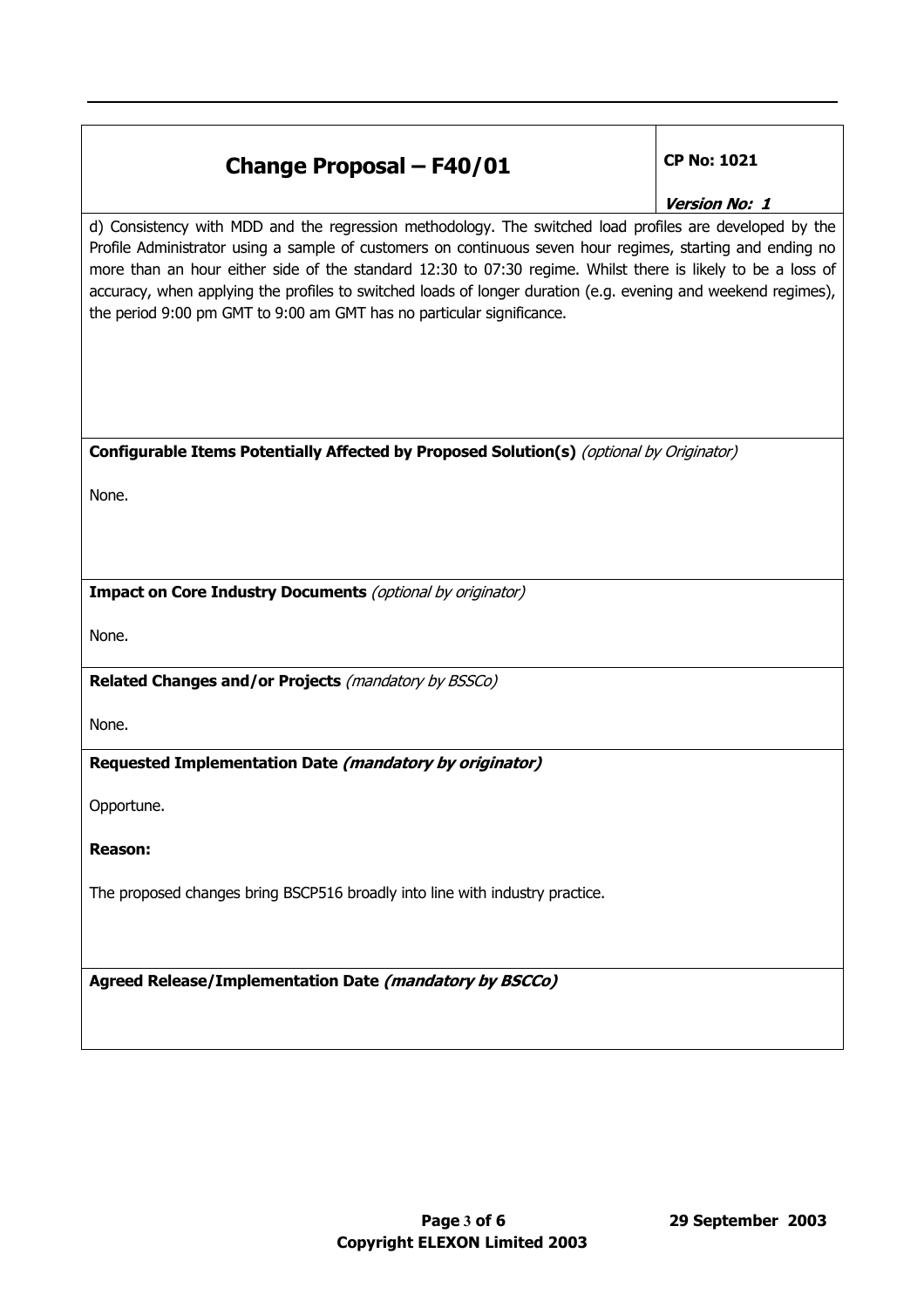|                         | <b>Change Proposal - F40/01</b>                                 | <b>CP No: 1021</b>   |  |
|-------------------------|-----------------------------------------------------------------|----------------------|--|
|                         |                                                                 | <b>Version No: 1</b> |  |
| Originator's Details:   |                                                                 |                      |  |
|                         |                                                                 |                      |  |
|                         |                                                                 |                      |  |
|                         |                                                                 |                      |  |
|                         |                                                                 |                      |  |
|                         |                                                                 |                      |  |
|                         |                                                                 |                      |  |
| (delete as appropriate) | Attachments: Y/N <sup>*</sup> (If Yes, No. of Pages attached:2) |                      |  |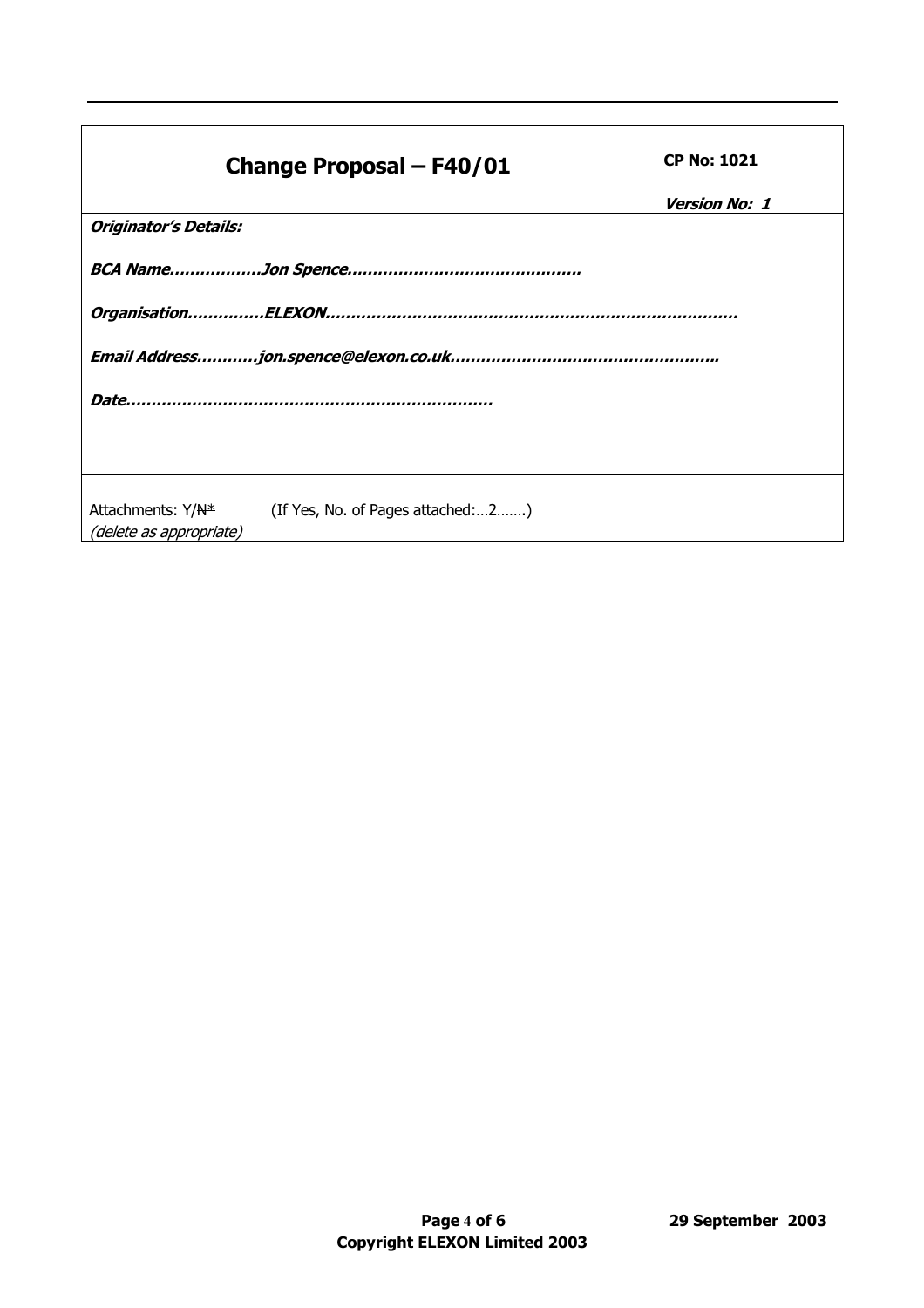### **ATTACHMENT A – Changes to BSCP516**

| <b>BSCP516 Reference</b> | <b>Description of Change</b>                                                                                                                                                                                                                                                                                 |  |
|--------------------------|--------------------------------------------------------------------------------------------------------------------------------------------------------------------------------------------------------------------------------------------------------------------------------------------------------------|--|
| 1.3                      | Amend to:-                                                                                                                                                                                                                                                                                                   |  |
|                          | This BSC Procedure will be used:                                                                                                                                                                                                                                                                             |  |
|                          | as a result of the creation of new NHH MSIDs eg. new connections,<br>i.<br>additional meters;<br>where there is a shift from a Domestic to a Non-Domestic use or vice<br>ii.                                                                                                                                 |  |
|                          | versa;<br>where there is a change in the meter configuration which requires a<br>iii.<br>change in the SSC to which the NHH MSID is allocated e.g. a single                                                                                                                                                  |  |
|                          | register meter to a multi-register meter, switched load;<br>where the Supplier becomes aware of a change to the switched load<br>iv.<br>capability of a meter (whether or not a change of SSC is required);                                                                                                  |  |
|                          | where the Supplier becomes aware that a Metering System allocated to a<br>v.<br>switched load Profile Class under the applicable rules at the start of the<br>1998 Trading Arrangements should be allocated to the equivalent non-<br>switched Profile Class under the rules set out in Appendix 4.1 of this |  |
|                          | procedure (or vice versa);<br>where there is a change of meter involving the addition / removal of an<br>vi.<br>MD register. If a new MD meter is added, it is possible that the old meter<br>continues to record in kWh consumption;                                                                        |  |
|                          | when there is a change in the LF pattern at the time of the annual LF<br>vii.<br>recalculation.                                                                                                                                                                                                              |  |
| 3.1.1                    | Amend 'WHEN' column as follows:-                                                                                                                                                                                                                                                                             |  |
|                          | As a result of:-                                                                                                                                                                                                                                                                                             |  |
|                          | a)<br>new MSID                                                                                                                                                                                                                                                                                               |  |
|                          | change of use<br>b)<br>c)<br>change in meter configuration (including change of switched load                                                                                                                                                                                                                |  |
|                          | capability)                                                                                                                                                                                                                                                                                                  |  |
| 4.1.1                    | Amend to:-                                                                                                                                                                                                                                                                                                   |  |
|                          | <b>Procedure 1:</b><br>Metering used for Domestic purposes with switched load capabilities (as defined in<br>paragraph 4.1.3) must be allocated to the Domestic Economy 7 Profile Class<br>(Profile Class 2).                                                                                                |  |
|                          | <b>Procedure 2:</b>                                                                                                                                                                                                                                                                                          |  |
|                          | Metering used for Domestic purposes without switched load capabilities (as defined<br>in paragraph 4.1.3) and all new connections, where the Supplier is not aware of<br>the switched load capabilities of the Metering System, must be allocated to the                                                     |  |

N.B. changes have been drafted against version 4.0 of BSCP516.